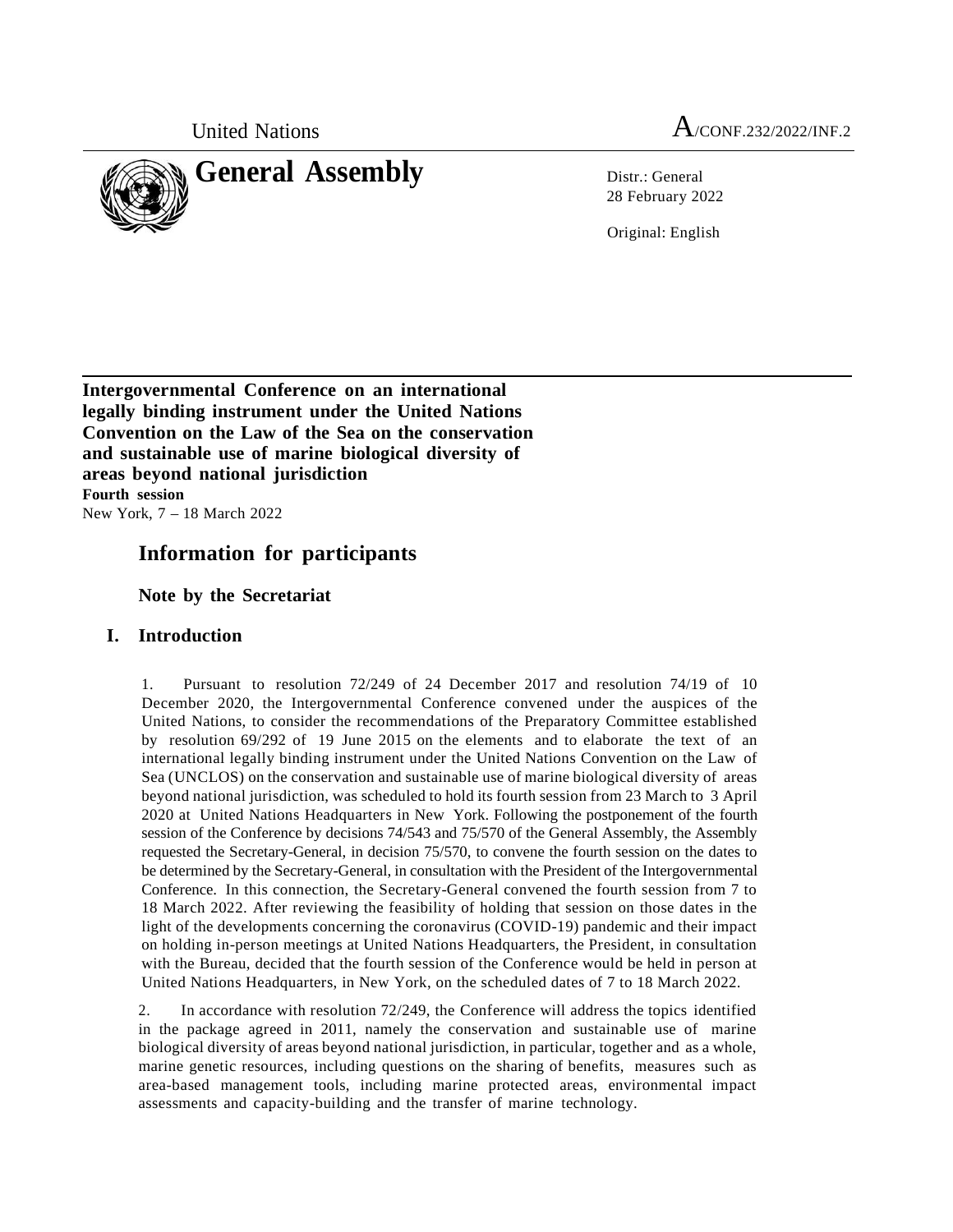# **II. Secretariat**

3. Mr. Miguel de Serpa [Soares,](http://legal.un.org/ola/div_ousg.aspx?section=ousg) Under-Secretary-General for Legal Affairs and United Nations Legal Counsel, was appointed by the Secretary-General of the United Nations as Secretary-General of the Conference.

4. Support and secretariat services are provided by the [Division](http://www.un.org/depts/los/biodiversity/prepcom.htm) for Ocean Affairs and the [Law of](http://www.un.org/depts/los/biodiversity/prepcom.htm) the Sea, Office of Legal Affairs, United Nations [\(doalos@un.org\)](mailto:doalos@un.org).

### **III. Participation**

5. In accordance with resolution 72/249, the Conference shall be open to all States Members of the United Nations, members of the specialized agencies and parties to UNCLOS.

6. Others are entitled to participate in the Conference in the capacity of observers in accordance with resolution 72/249. Pursuant to resolution 72/249, the following entities or organizations are entitled to participate as observers:

- (a) Organizations and entities that have received a standing invitation to participate as observers in the work of the General Assembly pursuant to its relevant resolutions;
- (b) relevant specialized agencies, as well as other organs, organizations, funds and programmes of the United Nations system;
- (c) interested global and regional intergovernmental organizations and other interested international bodies that were invited to participate in any of the following conferences and summits:
	- i. the World Summit on Sustainable Development
	- ii. the United Nations Conference on Sustainable Development
	- iii. the previous United Nations conferences on sustainable development of small island developing States, held in Barbados, Mauritius and Samoa
	- iv. the United Nations Conference on Straddling Fish Stocks and Highly Migratory Fish Stocks
	- v. the Review Conference on the Agreement for the Implementation of the Provisions of the United Nations Convention on the Law of the Sea of 10 December 1982 relating to the Conservation and Management of Straddling Fish Stocks and Highly Migratory Fish Stocks
	- vi. the United Nations Conference to Support the Implementation of Sustainable Development Goal 14: Conserve and sustainably use the oceans, seas and marine resources for sustainable development;
- (d) relevant non-governmental organizations in consultative status with the Economic and Social Council, as well as those that were accredited to the following conferences and summits:
	- i. the World Summit on Sustainable Development
	- ii. the United Nations Conference on Sustainable Development
	- iii. the previous United Nations conferences on sustainable development of small island developing States, held in Barbados, Mauritius and Samoa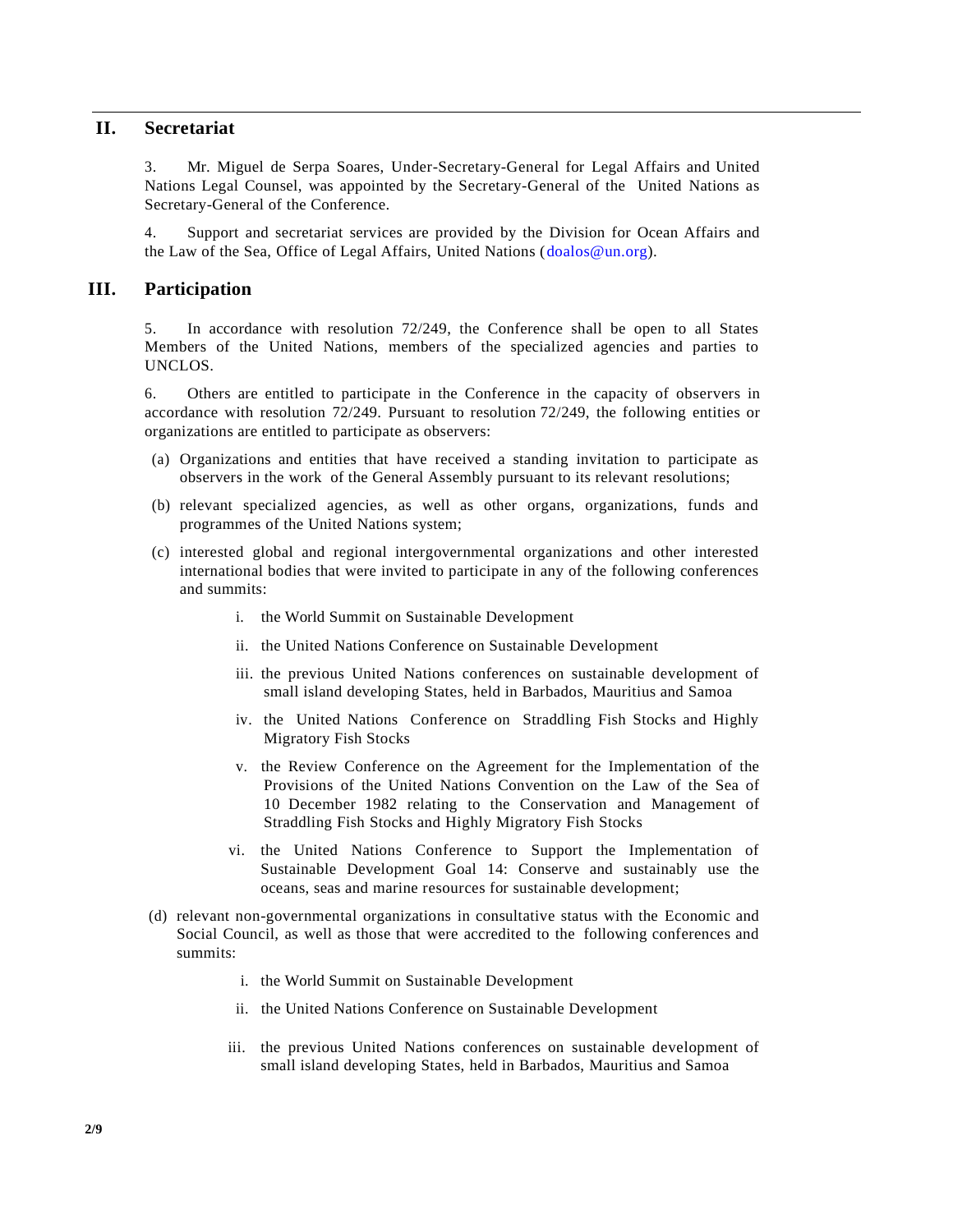- iv. the United Nations Conference to Support the Implementation of Sustainable Development Goal 14: Conserve and sustainably use the oceans, seas and marine resources for sustainable development; and
- (e) the following associate members of regional commissions: American Samoa, Anguilla, Aruba, Bermuda, the British Virgin Islands, the Cayman Islands, the Commonwealth of the Northern Mariana Islands, Curaçao, French Polynesia, Guam, Montserrat, New Caledonia, Puerto Rico, Sint Maarten, the Turks and Caicos Islands and the United States Virgin Islands.

7. The following modalities decided by the Bureau of the Conference will apply to participation in the fourth session due to the COVID-19 related measures in place at United Nations Headquarters:

- (a) The delegations of States Members of the United Nations, members of the specialized agencies and parties to UNCLOS can participate on a  $1+1$  basis in Conference Room 4 so long as masks are worn, except when taking the floor, and delegates maintain as much of a physical distance as is possible.
- (b) These delegations are free to determine which two delegates from the delegation may be present in Conference Room 4 at any one time. These delegations are also free to determine how many members of their delegations should be present on United Nations premises.
- (c) For those representatives not present in Conference Room 4, formal meetings will remain viewable, in all official languages, through webcast on UN Web TV. Informal meetings will be viewable via video link made available to all representatives. This link will provide only audio, in English only, and visual feed but will not allow for interventions.
- (d) Should restrictions on access by certain categories of observers to United Nations premises be relaxed in March, the same modalities that applied at previous sessions of the Conference for informal meetings would apply, namely that a limited number of representatives of observers may be admitted to Conference Room 4. In light of more restricted capacity than at previous sessions owing to COVID-19 related measures, three (3) representatives of organizations and other entities with General Assembly permanent observer status, interested intergovernmental organizations and other international bodies and associate members of regional commissions, as well as three (3) representatives of relevant non-governmental organizations will be allowed in Conference Room 4. All other representatives of observers will be able to view the proceedings through the video link.

8. While there is no limit on the total size of delegations, those delegations who currently have access to United Nations Headquarters may wish to take the capacity limits of Conference Room 4 itself into account in determining the size of their delegations physically present on United Nations premises.

# **IV. Credentials**

9. As indicated in the Note Verbale convening the fourth session, dated 9 December 2021, those States wishing to participate in the fourth session and which have not previously submitted credentials covering the fourth session of the Conference or that may wish to update their credentials are kindly invited to deliver the credentials to the **Office of Legal Affairs**, located on the 36th floor of the Secretariat Building (if possible no less than one week before the scheduled opening of the fourth session of the Conference (by **28 February 2022**). The credentials shall be issued either by the Head of State or Government or by the Minister for Foreign Affairs.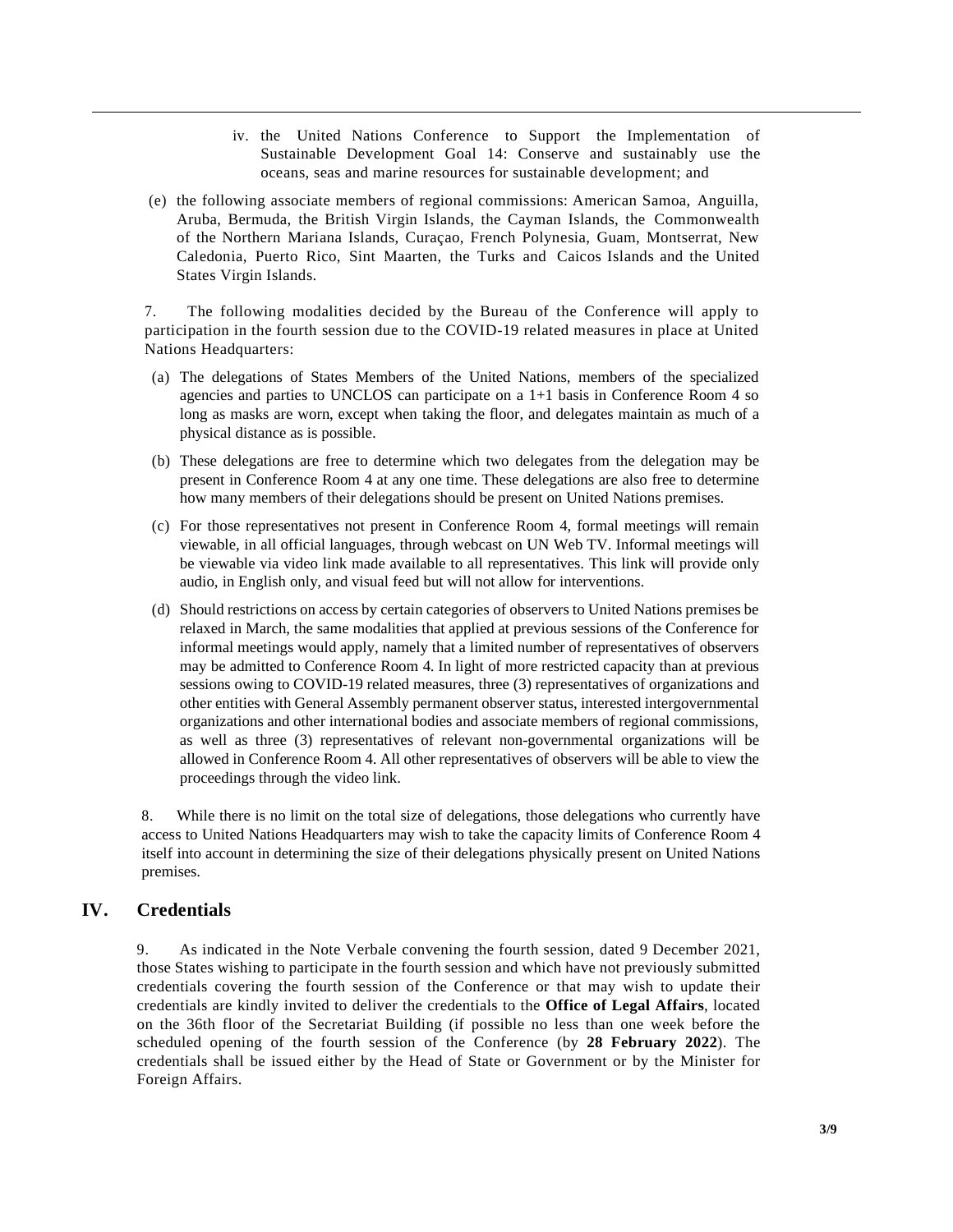10. In addition, a scanned copy of the credentials, as well as other communications containing the names of representatives to the fourth session (such as letters and notes verbales from the Permanent Missions), should be submitted only through the online platform "e-Credentials", under the tab "BBNJ Conference, fourth session", which can be accessed through the e-deleGATE portal [\(https://edelegate.un.int\)](https://edelegate.un.int/). No transmission by email is required. For any questions, please contact using the email: [ecredentials@un.org.](mailto:ecredentials@un.org)

# **V. Registration**

11. Information on registration modalities for the purpose of issuance of UN grounds passes to access United Nations Headquarters for States and other entities entitled to participate in the Conference is provided on the website of the Conference [\(https://www.un.org/bbnj/content/credentials-registration\)](https://www.un.org/bbnj/content/credentials-registration).

# **VI. List of participants**

12. The Conference Secretariat will compile a list of participants and make it available on the Conference website.

# **VII. Documentation and statements**

13. The provisional agenda and the revised provisional programme of work for the meeting as well as other working documents for the meeting will be made available in all official languages on the website of the Conference [\(www.un.org/bbnj\).](http://www.un.org/bbnj)) Delegations are encouraged to bring their own mobile devices loaded with the relevant documentation. The Department for General Assembly and Conference Management will provide documents-ondemand services (printing of documents, assistance with access to online services, etc.) through the Documents Assistance Centre (Secretariat Building, room S-1B-032).

14. States delegations are invited to submit PDF formatted versions of their statements by email to [estatements@un.org.](mailto:papersmart5@un.org) When sending the email to [estatements@un.org,](mailto:estatements@un.org) please indicate the name of the meeting, the date of delivery, and the speaker on the subject line of the email and in the heading of the statement. The statement should be submitted well in advance of the meeting, but no later than two hours before delivery, and not in hard copy. Submitted statements through the said email should appear in the eStatements part of the meeting's Journal announcement. **Please indicate in the subject line and in the email if the statement is only for the use of interpreters or if you also wish for it to be posted online.** The statements will remain embargoed until their delivery and then posted. eStatement services are only available for the duration of the meeting. Statements sent after **18 March 2022** will not be posted on eStatements.

15. All delegations may submit PDF formatted versions of their statements by email to the Secretariat **doalos@un.org**, for posting on a dedicated page of the Conference website. When sending statements to the Secretariat, please indicate the name of the meeting, the agenda item and sub-item to which the statement relates (e.g. informal informals on environmental impact assessments), the date of delivery, as appropriate, and the name of the delegation on the subject line of the email and in the heading of the statement.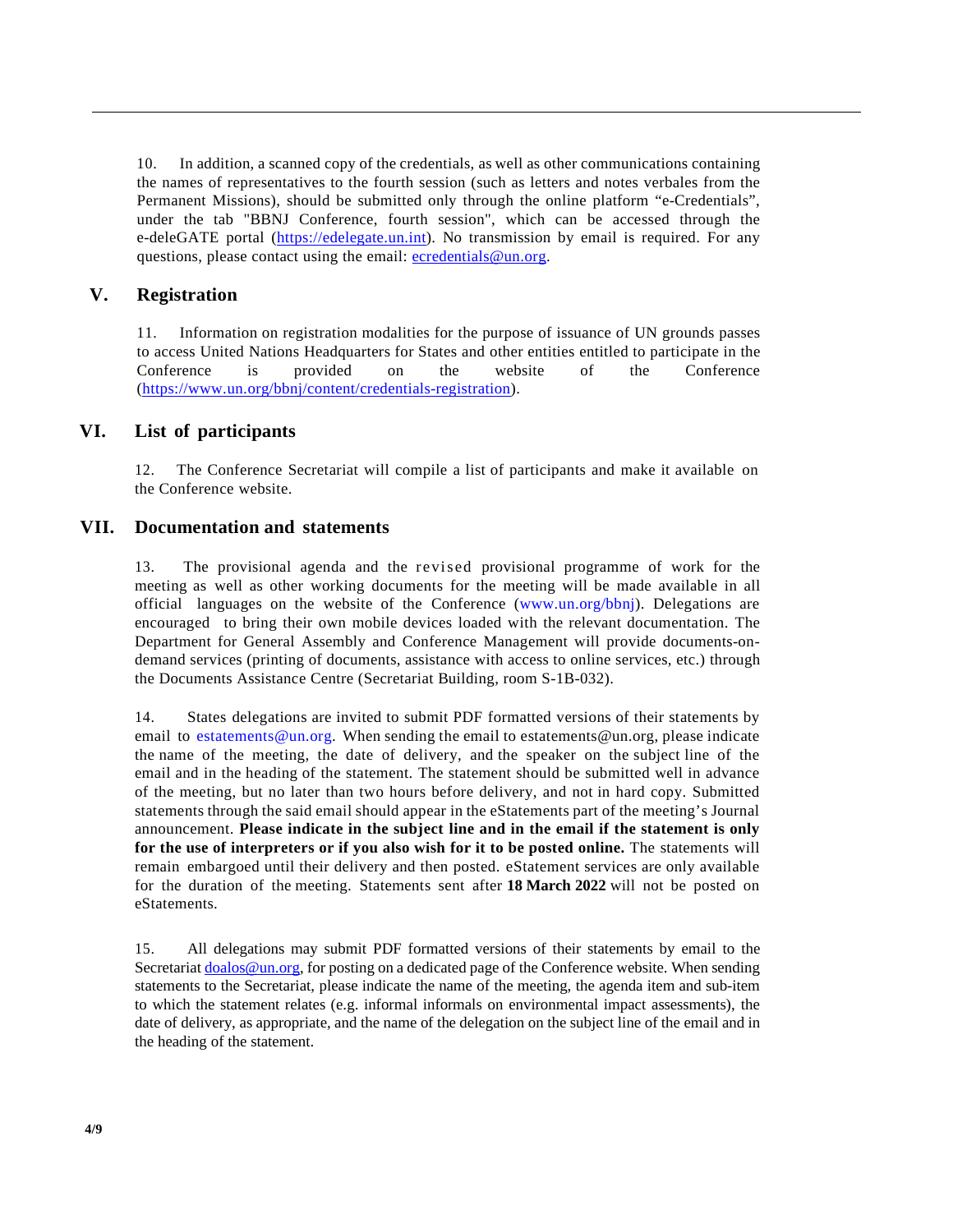# **VIII. Interpretation**

16. The six official languages of the Conference are Arabic, Chinese, English, French, Russian and Spanish.

17. Statements made in the plenary in any of the six official languages will be interpreted into the other official languages. It is essential that delegations provide the interpreters with copies of their texts by emailing them to [estatements@un.org](mailto:estatements@un.org) well in advance of the meeting, but no later than two hours before delivery, in order to assure the quality of the interpretation. Speakers are requested to deliver the statement at a speed that facilitates simultaneous interpretation (100 to 120 words per minute).

18. Any speaker may also make a statement in a language other than the official languages. In such cases, in accordance with rule 53 of the rules of procedure of the General Assembly, the delegation in question must provide either an interpreter who would interpret from the non-official language into an official language or a written text of the statement in one of the official languages to be read out by a United Nations interpreter. This interpretation or the written text will be considered by the Secretariat as representing the official text of the statement and will be used by the United Nations interpreters as the basis for interpretation into the other official languages. When a written text is provided, the delegation concerned should make available to the interpreter someone who knows the language in which the statement is to be delivered and the official language into which it has been translated, to guide the interpreter through the translated text and ensure synchronization between the speaker and the interpreter. Detailed arrangements for interpretation from non-official languages, including access by non-United Nations interpreters to the interpreters' booths in the General Assembly Hall, must be made in advance through the Meetings Management Section of the Department for General Assembly and Conference Management (tel: 212 963 8114; e-mail: gmeets@un.org).

# **IX. Security arrangements**

#### **Department of Safety and Security**

#### **Security Operations Centre**

19. The Security Operations Centre operates on a 24 -hour basis and can be contacted at 212 963 6666 for all access requests or any general enquiries. The Centre will handle queries concerning lost and found items after 5 p.m.

20. The Centre is staffed with security and fire safety personnel. For fire or medical emergencies, first call 911 (9-911 from a United Nations telephone) and then contact 212 963 5555 (3-5555 from a United Nations telephone).

21. In addition to providing security and safety services on a 24 -hour basis at Headquarters, the Security and Safety Service issues grounds passes, which members of delegations may obtain between 9 a.m. and 4 p.m. from the Pass and Identification Unit, located on the ground floor of the FF Building at 320 East 45th Street, further to authorization by the Protocol and Liaison Service.

22. The Special Services Unit, located in the first basement of the General Assembly Building (GA-1B-052), will handle queries concerning lost and found items from 7 a.m. to 5 p.m. and can be contacted at 212 963 7531.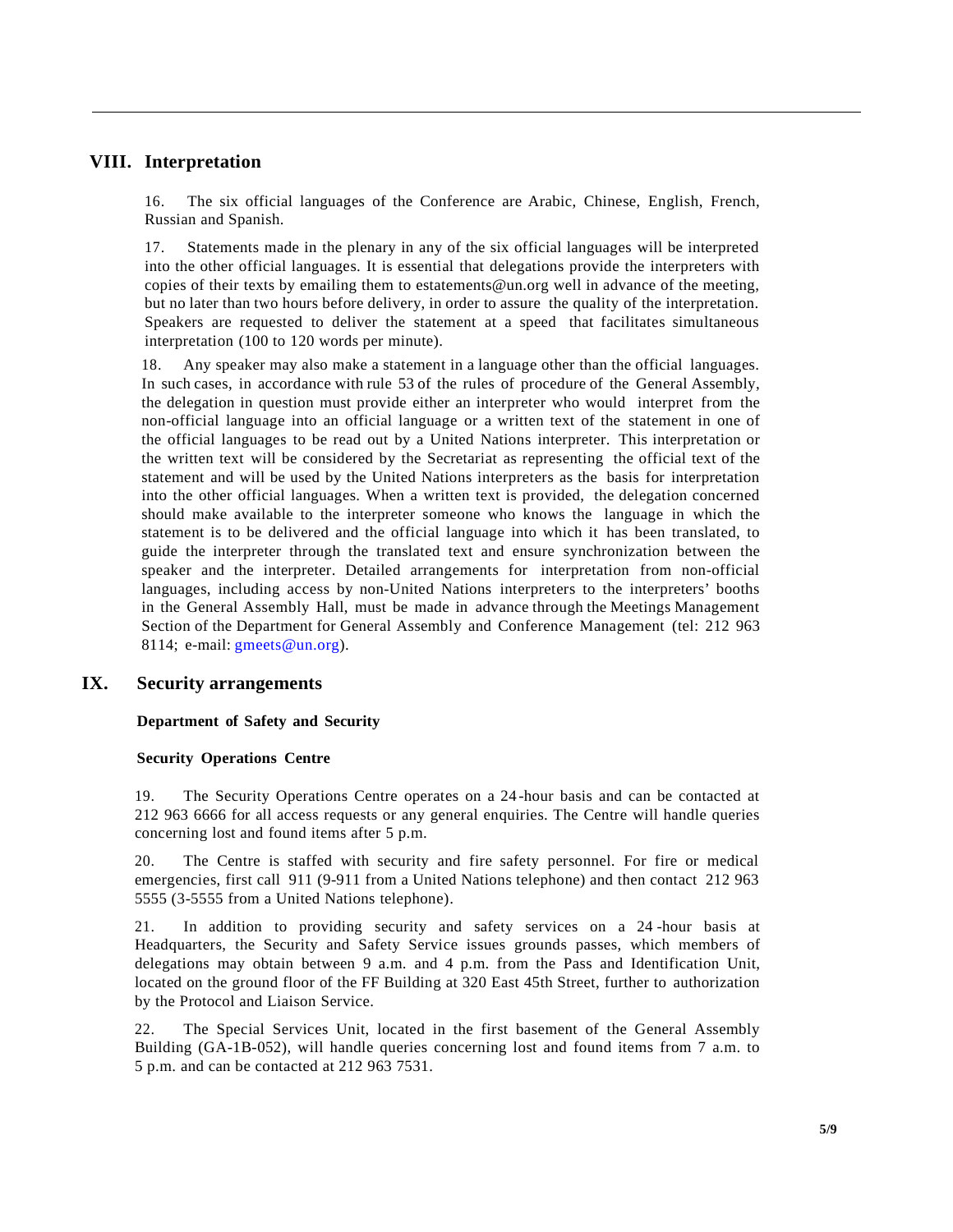#### **General information**

23. In the interest of ensuring the safety of all concerned, members of delegations, staff members, accredited members of non-governmental organizations, the press and affiliates will no doubt appreciate the importance of maintaining the integrity of the United Nations identification that is issued, because of the access it allows.

24. Members of delegations, as with every other authorized pass holder, are reminded that their United Nations-issued identification is solely for the use of the bearer to whom it is issued and that it should not be transferred or given to any other person to use. United Nations identification found to be used in any manner other than that for which it was intended will be confiscated by Security.

25. Staff members, members of delegations and other persons who are entitled to access the premises will be admitted to Headquarters only upon presentation of valid United Nations identification cards. All persons holding such cards are reminded that, in accordance with Secretary-General's bulletin ST/SGB/259 of 2 July 1993, identification cards must be worn at all times in a clearly visible manner while on the premises. It is each card holder's responsibility to ensure that cards are current.

### **X. Media access arrangements and services**

26. Given limited room capacity, media access to the conference room(s) may be restricted. However, the open meetings of Conference will be webcast through the UN Web TV (https://media.un.org/en/webtv).

27. Media representatives in possession of a valid United Nations grounds pass will be allowed to cover the Conference without additional accreditation within the limits of allowed room capacity. All others will be asked to apply for accreditation in advance of the Conference. Media accreditation is strictly reserved for members of the press (print, photo, radio, television, film, news agencies and online media) who represent a bona fide media organization. Applicants are required to complete an online form, which is available from [http://www.un.org/en/media/accreditation/accreditation.shtml.](http://www.un.org/en/media/accreditation/accreditation.shtml) All members of the media submitting a registration form will be required to upload a letter of assignment from their Bureau Chief or Editor-in-Chief addressed to the Media Accreditation and Liaison Unit. Two pieces of identification bearing a photograph, including a passport, are also required. Samples of work may be requested.

28. All members of the media corps accompanying the delegation must apply for accreditation as described above, unless the Permanent Mission concerned applies on their behalf via the eRegistration system, accessible from the eDelegate portal [\(https://edelegate.un.int\)](https://edelegate.un.int/).

29. Approved media members will receive an e-mail confirmation with instructions for picking up their United Nations grounds pass. All media representatives will be required to wear their United Nations grounds pass at all times.

30. Details regarding media access to the United Nations Secretariat, liaison services for coverage of open meetings, press conferences and briefings are available at [http://www.un.org/en/media/accreditation/guidelines.shtml.](http://www.un.org/en/media/accreditation/guidelines.shtml)

31. A list of open intergovernmental meetings, press briefings/conferences and other outreach activities at United Nations Headquarters is posted daily at [http://www.un.org/en/media/accreditation/alert.shtml.](http://www.un.org/en/media/accreditation/alert.shtml)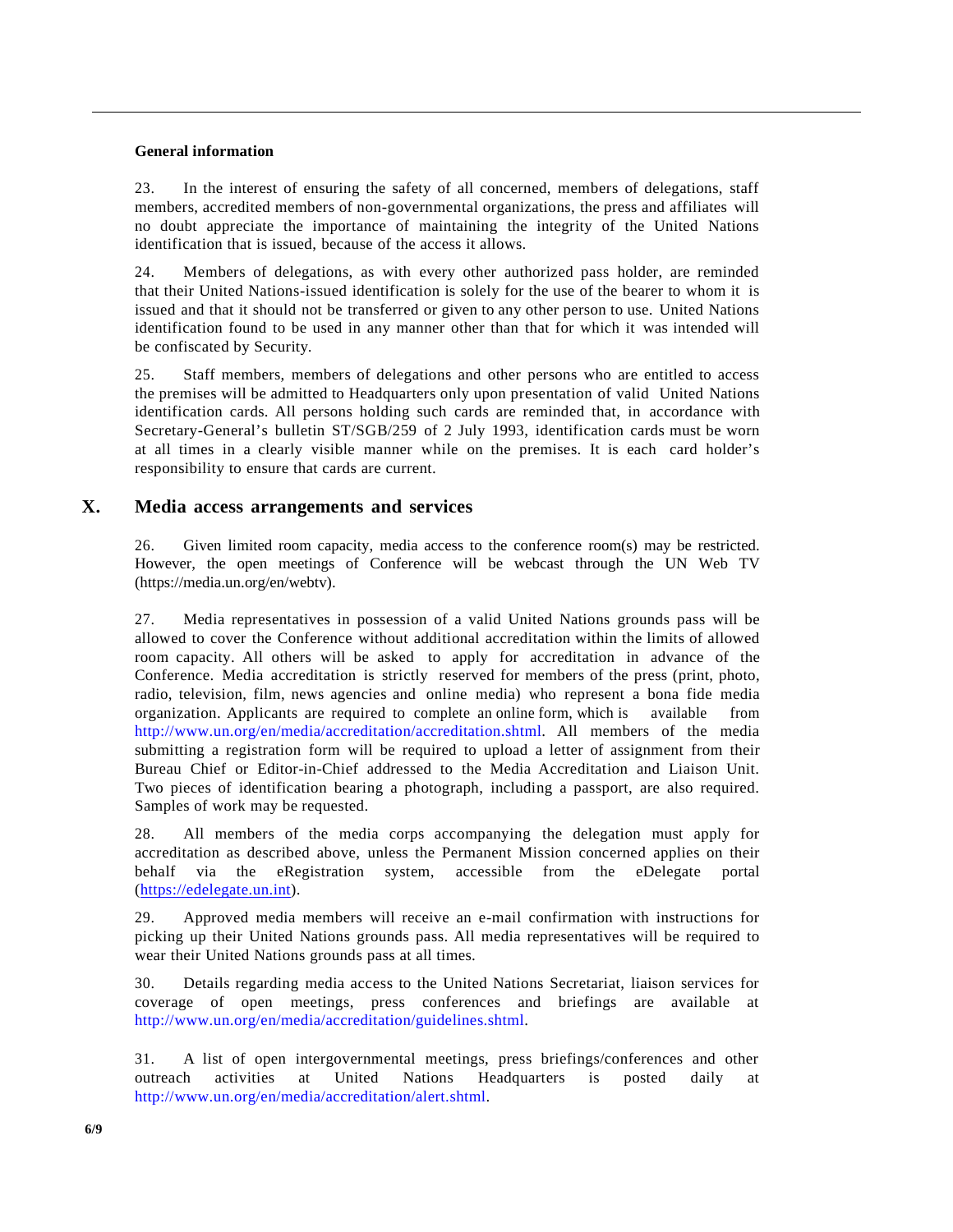32. Media members requiring assistance or escort to meeting rooms should visit the Media Accreditation and Liaison Unit, on the second floor of the Secretariat Building (S-250).

33. All media representatives will be required to present a valid United Nations grounds pass to the United Nations security officers at the gate. The designated press entrance is at 46th Street and First Avenue.

34. Media representatives are advised to arrive early to allow sufficient time for screening.

35. In an effort to ensure a safe work environment for everyone, proof of COVID-19 vaccination is required for all accredited media who wish to enter UNHQ. A pass will only be issued upon verification of the vaccination status. Accredited media are required to follow all UNHQ protocols and abide by risk mitigation measures.

#### **United Nations audiovisual materials**

36. Photographs in digital format (jpg) will be available for download free of charge on the United Nations photo website [\(https://www.unmultimedia.org/photo/\)](https://www.unmultimedia.org/photo/). For further photo enquiries, contact the United Nations Photo Library [\(photolibr@un.org\)](mailto:photolibr@un.org).

37. For requests for videos (MPEG2 and MPEG4 (H.264)), contact the United Nations Audiovisual Library (avlibrary@un.org).

38. United Nations Television will provide live pool coverage of the Conference's public meetings, as well as official press briefings. Live television feeds will be available through commercial carriers (see [https://www.un.org/en/media/accreditation/pdf/UNTV\\_Transmission\\_](https://www.un.org/en/media/accreditation/pdf/UNTV_Transmission_Guide.pdf) [Guide.pdf\)](https://www.un.org/en/media/accreditation/pdf/UNTV_Transmission_Guide.pdf). For more information, contact United Nations Television (e-mail: untv@un.org; room GA1B-55; tel: 212 963 7650, 212 963 7667 or 212 963 9399). A detailed schedule of live and playback coverage will be made available to broadcast clients in advance.

39. The Conference will be available live and on-demand on the United Nations Web TV website in English and in the original language [\(http://webtv.un.org/\)](http://webtv.un.org/).

#### **United Nations press release coverage**

40. The Department of Global Communications will provide press release coverage of public meetings of the Conference in English [\(https://www.un.org/press/en/highlights/BBNJ\)](https://www.un.org/press/en/highlights/BBNJ) and French [\(https://www.un.org/press/fr/highlights/BBNJ\)](https://www.un.org/press/fr/highlights/BBNJ). Further queries on press releases should be directed to the Meetings Coverage Section (english press@un.org and french press@un.org).

#### **Briefings and news conferences**

41. Notices on press conferences by the President of the Conference will be available from [www.un.org/en/media/accreditation/alert.shtml.](http://www.un.org/en/media/accreditation/alert.shtml) Delegations can book press conferences by calling the Office of the Spokesperson of the Secretary-General (tel: 212 963 7707/7160).

### **XI. Accessibility services for persons with disabilities**

42. The United Nations Accessibility Centre offers assistive information and communications technology to support persons with audio, visual and/or physical impairments. The assistive devices are available on-site or as a loan to participants with disabilities. The Accessibility Centre is located in the Conference Building (level 1B, by the Secretariat Building escalators). More information is available at [https://www.un.org/accessibilitycentre/.](https://www.un.org/accessibilitycentre/)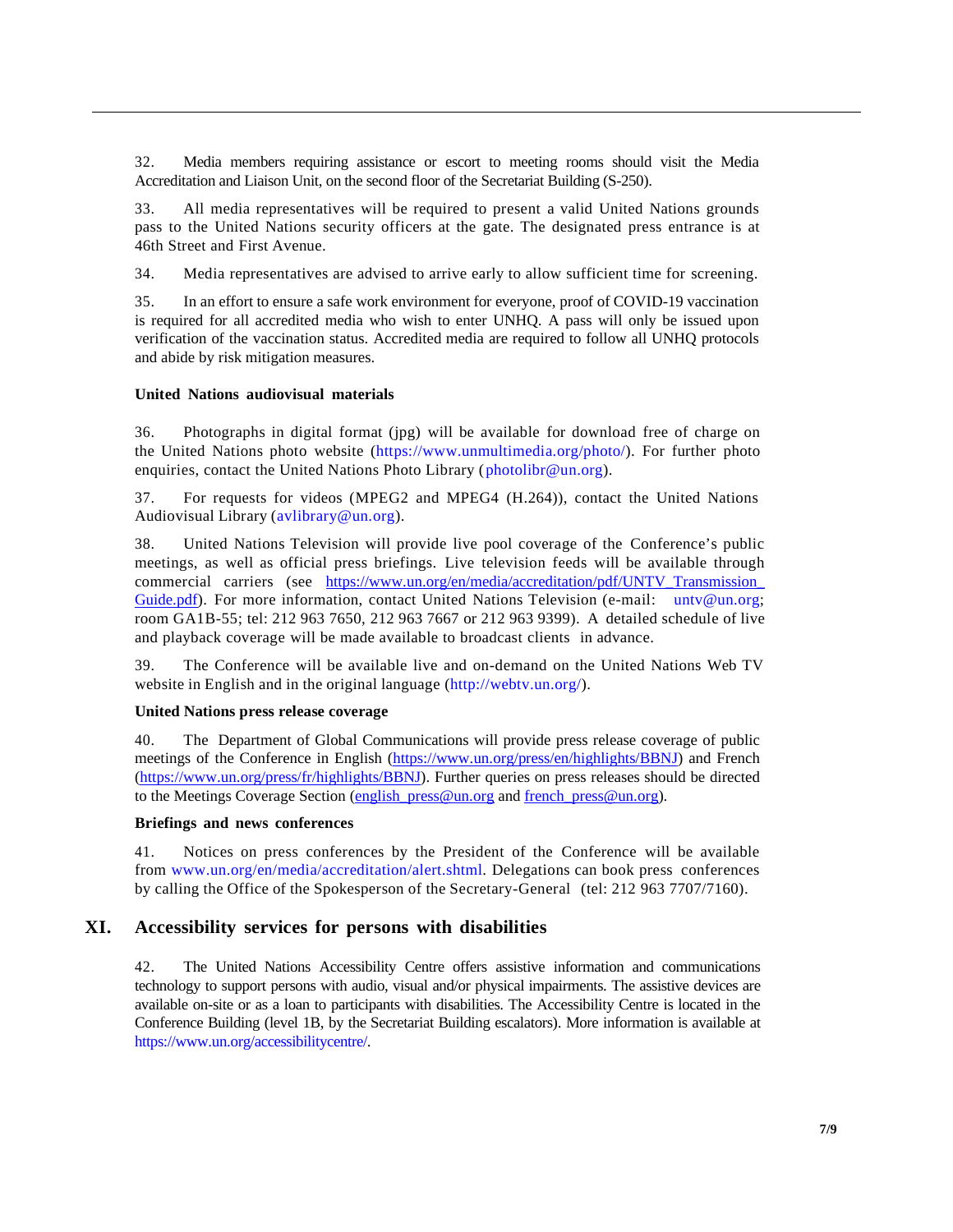# **XII. Greening the Conference**

43. The United Nations istaking a number of measuresto minimize environmental impact and maximize the social, economic and environmental sustainability of the Conference. All participants are encouraged to contribute to sustainability efforts.

44. Participants are encouraged to bring reusable bottles/mugs and avoid disposable cups and plastic water bottles.

45. Participants are encouraged to use portable devices as the main way to access Conference documentation to reduce paper consumption. All pre-Conference and in-session documentation will be made available on the Conference website [\(www.un.org/bbnj\)](http://www.un.org/bbnj) in a timely manner.

# **XIII. Medical services and measures in place due to the COVID-19 pandemic**

46. The United Nations Medical Service provides health-care support for acute injuries and illnesses and a travel medicine service at its walk-in clinic on the 5th floor of the Secretariat Building (telephone: 212 963 7080). The opening hours are 9 a.m. to 5 p.m. on weekdays. Conference attendees should ensure that they have adequate health insurance arrangements in place for referral to New York City medical practices or hospitals as the United Nations clinic does not provide routine primary care or medication for ongoing care.

47. As a condition of entry to the UN complex, every meeting attendee confirms (by swiping their United Nations issued ID card) that they:

- Have completed quarantine if in the last 14 days they have arrived from a country or US State that is considered elevated risk (please see [www.cdc.gov/travel](http://www.cdc.gov/travel) and [https://coronavirus.health.ny.gov/covid-19-travel-advisory\)](https://coronavirus.health.ny.gov/covid-19-travel-advisory);
- Have not been diagnosed with COVID-19 in the last 14 days;
- Have not had symptoms consistent with COVID-19 in the last 14 days; and
- Have not had close contact with someone with COVID-19 or symptoms consistent with COVID-19 in the last 14 days.

48. Attention is also drawn to the honour system related to vaccination status announced in the letter of the President of the General Assembly dated 16 September 2021.

49. The latest advice for all meeting attendees on requirements for mitigation of COVID-19 exposure during meetings in the UNHQ complex is available on the United Nations website, here: [https://www.un.org/en/coronavirus/covid-19-mitigation-meetings.](https://www.un.org/en/coronavirus/covid-19-mitigation-meetings)

50. Information on available testing for Permanent Missions of Member States in New York is available on the United Nations website, here: [https://www.un.org/en/coronavirus/permanent](https://www.un.org/en/coronavirus/permanent-missions-ny)[missions-ny.](https://www.un.org/en/coronavirus/permanent-missions-ny)

51. Entry requirements to the United States in connection with the COVID-19 pandemic are available here: https://travel.state.gov/content/travel/en/traveladvisories/ea/requirements-for-airtravelers-to-the-us.html.

# **XIV. Dining facilities at United Nations Headquarters (UNHQ)**

- 52. The current hours of the operation for the café locations in UNHQ are as follows:
	- Lobby Café (Secretariat Building, 1st Floor): 8 AM to 3:30 PM (takeout only)
	- Vienna Café (General Assembly Building, 1st Basement): 10 AM to 5 PM